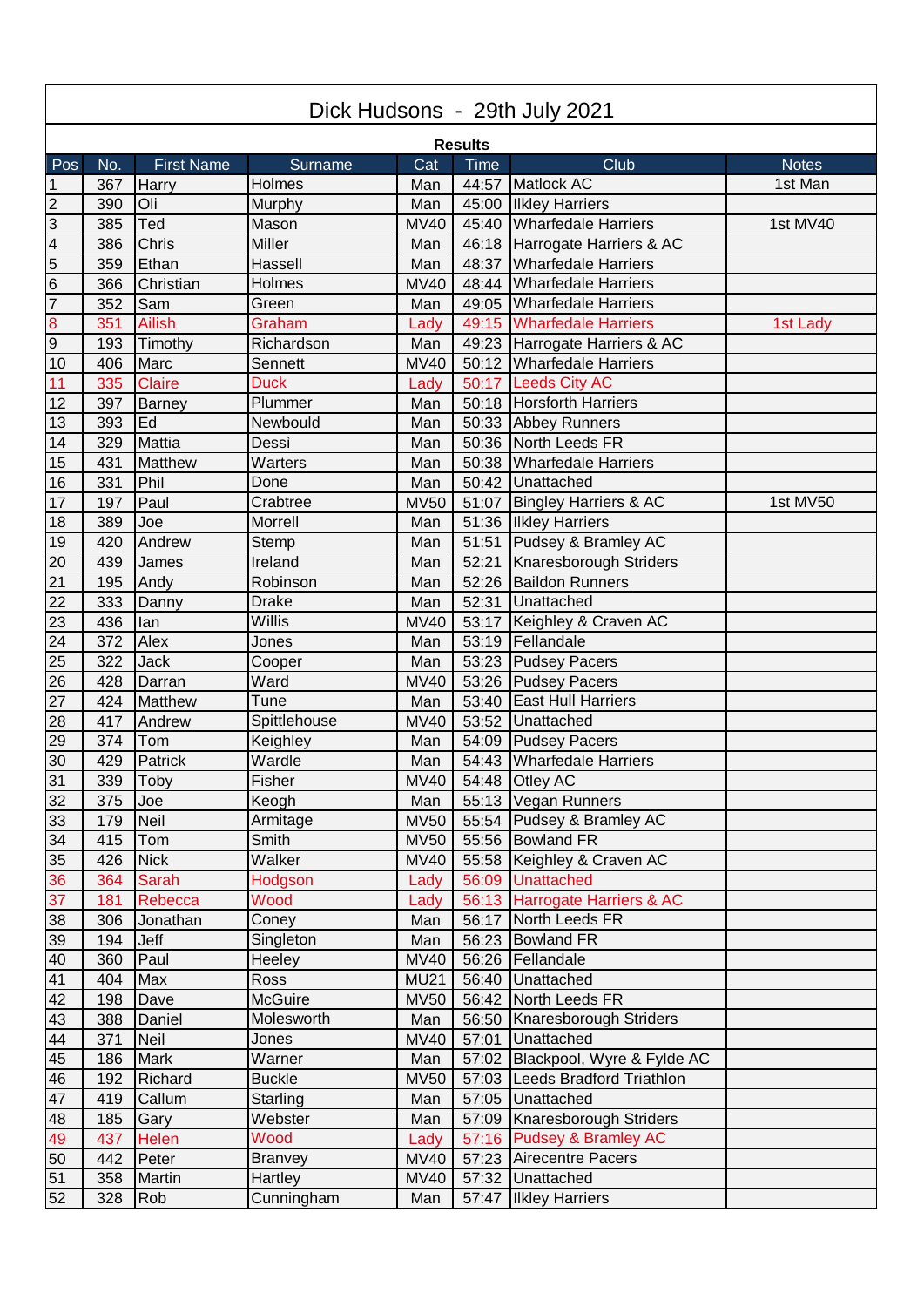| Pos             | No. | <b>First Name</b> | Surname          | Cat         | Time  | Club                                                   | <b>Notes</b>    |
|-----------------|-----|-------------------|------------------|-------------|-------|--------------------------------------------------------|-----------------|
| 53              | 199 | Andrew            | Lorimer          | Man         | 57:51 | Unattached                                             |                 |
| 54              | 301 | Matthew           | Clayton-Stead    | <b>MV40</b> |       | 58:19 Keighley & Craven AC                             |                 |
| 55              | 376 | <b>Steve</b>      | Ladhams          | <b>MV40</b> | 58:26 | <b>Ilkley Harriers</b>                                 |                 |
| 56              | 380 | Simon             | Lorimer          | <b>MV50</b> | 58:46 | Tokyo Trail Running                                    |                 |
| 57              | 355 | <b>Brian</b>      | Hainsworth       | <b>MV40</b> | 58:48 | Nidd Valley                                            |                 |
| 58              | 348 | Jonny             | Goldsbrough      | Man         | 58:49 | Unattached                                             |                 |
| 59              | 227 | Steven            | <b>Boocock</b>   | <b>MV50</b> | 58:57 | <b>Bramley Breezers</b>                                |                 |
| 60              | 200 | Dan               | Sands            | Man         | 59:01 | Wharfedale Harriers                                    |                 |
| 61              | 379 | Peter             | Lloyd            | <b>MV40</b> | 59:20 | Keighley & Craven AC                                   |                 |
| 62              | 190 | Sam               | Jackson          | Man         | 59:23 | Unattached                                             |                 |
| 63              | 183 | Simon             | <b>Blake</b>     | <b>MV40</b> | 59:32 | Unattached                                             |                 |
| 64              | 229 | Matt              | <b>Bourne</b>    | <b>MV50</b> |       | 59:44 Bowland FR                                       |                 |
| 65              | 400 | Fraser            | Priestley        | <b>MV50</b> |       | 59:52 Unattached                                       |                 |
| 66              | 399 | Andrew            | Price            |             |       | MV40 1:00:15 Baildon Runners                           |                 |
| 67              | 423 | Francis           | Trueman          | Man         |       | 1:00:30 West Yorkshire Fire Athletics                  |                 |
| 68              | 411 | David             | <b>Simms</b>     | Man         |       | 1:00:33 Unattached                                     |                 |
| 69              | 427 | Fay               | <b>Walsh</b>     | Lady        |       | 1:00:42 Ilkley Harriers                                |                 |
| 70              | 401 | Oliver            | Richards         |             |       | MV40 1:00:56 Otley AC                                  |                 |
| 71              | 440 | David             | Anderson         |             |       | MV40 1:00:58 Pudsey & Bramley AC                       |                 |
| 72              | 341 | Alex              | Fox-Bullivant    | Man         |       | 1:01:14 Unattached                                     |                 |
| 73              | 184 | Simon             | Moffat           |             |       | MV50 1:01:33 Harrogate Harriers & AC                   |                 |
| 74              | 368 | Lorna             | <b>Hubbard</b>   | Lady        |       | 1:01:44 Keighley & Craven AC                           |                 |
| 75              | 354 | Daniel            | Gurney           |             |       | MV40 1:02:16 Unattached                                |                 |
| 76              | 191 | Fergus            | Scrutton         | Man         |       | 1:02:40 Unattached                                     |                 |
| 77              | 414 | Paul              | Smith            |             |       | MV40 1:02:41 Valley Striders                           |                 |
| 78              | 435 | Roger             | Wilkinson        |             |       | MV50 1:02:44 Unattached                                |                 |
| 79              | 425 | Phil              | Ventress         |             |       | MV40 1:02:46 Nidd Valley                               |                 |
| 80              | 346 | Thomas            | Gilbody          | Man         |       | 1:03:28 Unattached                                     |                 |
| 81              | 405 | Tim               | Ross             |             |       | MV50 1:03:38 Unattached                                |                 |
| 82              | 188 | Luke              | Salmon           |             |       | MV40 1:03:41 Harrogate Harriers & AC                   |                 |
| 83              | 378 | Richard           | Liddle           |             |       | MV40 1:04:02 Unattached                                |                 |
| 84              | 357 | <b>Bob</b>        | Hamilton         |             |       | MV60 1:04:12 Ilkley Harriers                           | 1st MV60        |
| 85              | 432 | Ben               | Whitaker         | Man         |       | 1:04:14 Unattached                                     |                 |
| 86              | 402 | Michael           | Richardson       | Man         |       | 1:04:40 Unattached                                     |                 |
| $\frac{87}{88}$ | 304 | Matt              | Clegg            |             |       | MV40 1:04:44 Otley AC                                  |                 |
|                 | 353 | Lee               | Gumbrell         | Man         |       | $1:04:48$ Otley AC                                     |                 |
| 89              | 403 | Matt              | Rickard          |             |       | MV40 1:05:12 Nidd Valley                               |                 |
| 90              | 344 | Sam               | Fugill           |             |       | Man $\left  \frac{1:05:37}{\text{Nidd Value}} \right $ |                 |
| 91              | 326 | Martin            | Cortvriend       |             |       | MV60 1:05:41 Prestatyn Running Club                    |                 |
| 92              | 182 | Sean              | <b>Brennan</b>   |             |       | MV50 1:05:43 Knaresborough Striders                    |                 |
| 83              | 383 | Lucy              | <b>Mallinson</b> |             |       | LV40 1:05:52 Wharfedale Harriers                       | <b>1st LV40</b> |
| 94              | 438 | James             | Wright           |             |       | MV40 1:05:56 Baildon Runners                           |                 |
| 95              | 394 | Dom               | <b>Nurse</b>     |             |       | MV50 1:06:13 North Leeds FR                            |                 |
| 96              | 416 | <b>Steph</b>      | Solomon          |             |       | Lady 1:06:50 Fellandale                                |                 |
| 97              | 434 | Mark              | Whitaker         |             |       | MV60 1:07:08 Todmorden Harriers                        |                 |
| 98              | 441 | <b>Katherine</b>  | <b>Kirkham</b>   |             |       | LV40 1:07:36 Wharfedale Harriers                       |                 |
| 99              | 396 | <b>Nick</b>       | Oddy             |             |       | MV40 1:07:51 Unattached                                |                 |
| 100             | 336 | Andrew            | Ellwood          |             |       | MV50 1:08:00 Skipton AC                                |                 |
| 101             | 180 | Colin             | Eaton            |             |       | MV60 1:08:05 Unattached                                |                 |
| $102$           | 362 | <b>Sally</b>      | <b>Hicks</b>     |             |       | Lady 1:08:14 Fellandale                                |                 |
| 103             | 340 | <b>Judith</b>     | Fox              |             |       | LV50 1:08:35 Horsforth Harriers                        | <b>1st LV50</b> |
| 104             | 370 | David             | Jefferson        |             |       | MV40 1:08:44 Bingley Harriers & AC                     |                 |
| 105             | 395 | Louise            | O'Brien          |             |       | LV40 1:08:49 Fellandale                                |                 |
| 106             | 361 | Joanne            | <b>Henry</b>     |             |       | LV40 1:09:04 Bingley Harriers & AC                     |                 |
| 107             | 220 | Dawn              | Appleyard        |             |       | LV40 1:09:14 Unattached                                |                 |
| 108             | 345 | Thod              | Gibson           |             |       | MV50 1:09:47 Wharfedale Harriers                       |                 |